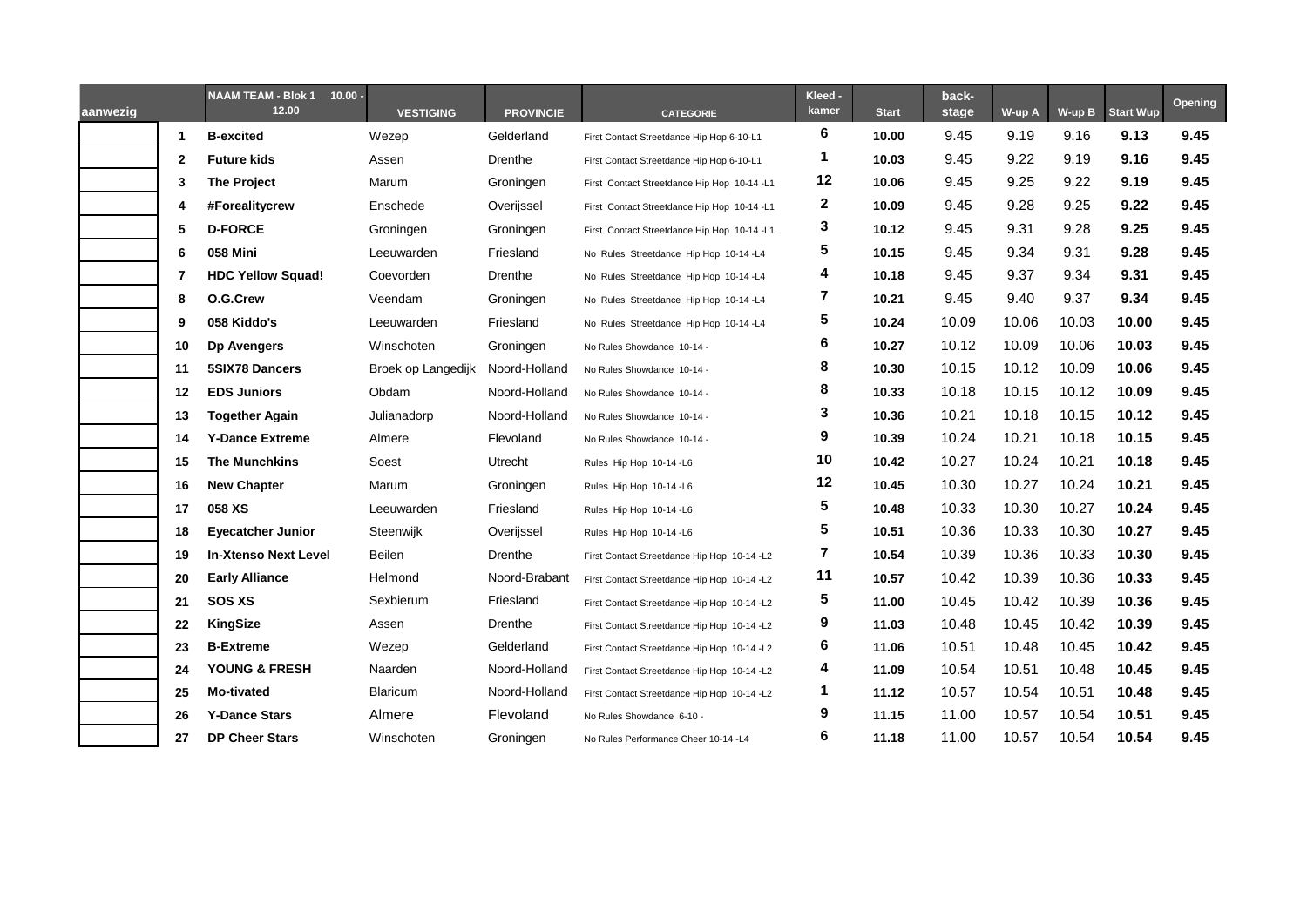| aan wezig |    | NAAM TEAM - Blok 2 12.45 -<br>14.45 | <b>VESTIGING</b> | <b>PROVINCIE</b> | <b>CATEGORIE</b>                            | Kleed -<br>kamer | <b>Start</b> | back-<br>stage | W-up A      | $W-up B$ | <b>Start Wup</b> | <b>Opening</b> |
|-----------|----|-------------------------------------|------------------|------------------|---------------------------------------------|------------------|--------------|----------------|-------------|----------|------------------|----------------|
|           | 28 | <b>New Dance Creation</b>           | Drachten         | Friesland        | No Rules Streetdance Hip Hop 6-10 -L3       | $\mathbf{2}$     | 12.56        | 12.41          | 12.20       | 12.17    | 12.14            | 12.41          |
|           | 29 | <b>Future Crew</b>                  | Marum            | Groningen        | No Rules Streetdance Hip Hop 6-10-L3        | 12               | 12.59        | 12.41          | 12.23       | 12.20    | 12.17            | 12.41          |
|           | 30 | <b>Ultimate Mini</b>                | Winschoten       | Groningen        | No Rules Streetdance Hip Hop 6-10 -L3       | 3                | 13.02        | 12.41          | 12.26 12.23 |          | 12.20            | 12.41          |
|           | 31 | <b>Notorious</b>                    | Delfzijl         | Groningen        | No Rules Streetdance Hip Hop 12-17-L3       | 8                | 13.05        | 12.41          | 12.29       | 12.26    | 12.23            | 12.41          |
|           | 32 | <b>B-Unique</b>                     | Wezep            | Gelderland       | No Rules Streetdance Hip Hop 12-17-L3       | 6                | 13.08        | 12.41          | 12.32       | 12.29    | 12.26            | 12.41          |
|           | 33 | <b>Ultimate Dance Crew</b>          | Winschoten       | Groningen        | No Rules Streetdance Hip Hop 12-17-L3       | 6                | 13.11        | 12.41          | 12.35       | 12.32    | 12.29            | 12.41          |
|           | 34 | <b>Dynamite</b>                     | Houten           | Utrecht          | No Rules Streetdance Hip Hop 12-17-L3       | 3                | 13.14        | 12.41          | 12.38       | 12.35    | 12.32            | 12.41          |
|           | 35 | <b>Flame</b>                        | Marum            | Groningen        | No Rules Streetdance Hip Hop 12-17-L3       | 12               | 13.17        | 13.02          | 12.59       | 12.56    | 12.53            | 12.41          |
|           | 36 | <b>Extreme Legends</b>              | Hoogezand        | Groningen        | No Rules Streetdance Hip Hop 12-17-L3       | 8                | 13.20        | 13.05          | 13.02       | 12.59    | 12.56            | 12.41          |
|           | 37 | Oxygym Teenz                        | Veendam          | Groningen        | Rules Hip Hop 12-17-L5                      | 7                | 13.23        | 13.08          | 13.05       | 13.02    | 12.59            | 12.41          |
|           | 38 | <b>D.D Juniors</b>                  | Groningen        | Groningen        | Rules Hip Hop 12-17-L5                      | 4                | 13.26        | 13.11          | 13.08       | 13.05    | 13.02            | 12.41          |
|           | 39 | <b>Lil Smash</b>                    | Marum            | Groningen        | Rules Hip Hop 12-17-L5                      | 12               | 13.29        | 13.14          | 13.11       | 13.08    | 13.05            | 12.41          |
|           | 40 | Eyecatcher                          | Steenwijk        | Overijssel       | Rules Hip Hop 12-17-L5                      | 5                | 13.32        | 13.17          | 13.14       | 13.11    | 13.08            | 12.41          |
|           | 41 | <b>Y-Dance Explosion</b>            | Almere           | Flevoland        | No Rules Showdance 12-17-                   | 9                | 13.35        | 13.20          | 13.17       | 13.14    | 13.11            | 12.41          |
|           | 42 | <b>EDS Dancecrew</b>                | Julianadorp      | Noord-Holland    | No Rules Showdance 12-17-                   | 10               | 13.38        | 13.23          | 13.20       | 13.17    | 13.14            | 12.41          |
|           | 43 | <b>B-Fabulous</b>                   | Wezep            | Gelderland       | No Rules Showdance 14+                      | 6                | 13.41        | 13.26          | 13.23       | 13.20    | 13.17            | 12.41          |
|           | 44 | <b>FUNKY &amp; FRESH</b>            | Naarden          | Noord-Holland    | First Contact Streetdance Hip Hop 12-17 -L1 | 4                | 13.44        | 13.29          | 13.26       | 13.23    | 13.20            | 12.41          |
|           | 45 | <b>Born to Bounce</b>               | Volendam         | Noord-Holland    | First Contact Streetdance Hip Hop 12-17 -L1 | 5                | 13.47        | 13.32          | 13.29       | 13.26    | 13.23            | 12.41          |
|           | 46 | <b>In-Xtenso NRG</b>                | Beilen           | Drenthe          | First Contact Streetdance Hip Hop 12-17 -L1 | 7                | 13.50        | 13.35          | 13.32       | 13.29    | 13.26            | 12.41          |
|           | 47 | <b>In-Xtenso Base</b>               | Beilen           | Drenthe          | First Contact Streetdance Hip Hop 12-17 -L1 | 7                | 13.53        | 13.38          | 13.35       | 13.32    | 13.29            | 12.41          |
|           | 48 | Dp Family XS                        | Winschoten       | Groningen        | No Rules Streetdance Hip Hop 12-17-L3       | 6                | 13.56        | 13.41          | 13.38       | 13.35    | 13.32            | 12.41          |
|           | 49 | <b>Girl Crew</b>                    | <b>Brunssum</b>  | Limburg          | No Rules Streetdance Hip Hop 12-17-L3       | 11               | 13.59        | 13.44          | 13.41       | 13.38    | 13.35            | 12.41          |
|           | 50 | So Funky                            | Hoorn            | Noord-Holland    | No Rules Streetdance Hip Hop 12-17-L3       | 12               | 14.02        | 13.47          | 13.44       | 13.41    | 13.38            | 12.41          |
|           | 51 | <b>The Streetsquad</b>              | Hoogezand        | Groningen        | No Rules Streetdance Hip Hop 12-17-L3       | 8                | 14.05        | 13.50          | 13.47       | 13.44    | 13.41            | 12.41          |
|           | 52 | <b>PUUR!</b>                        | Harderwijk       | Gelderland       | No Rules Jazz & Modern 10-14-L4             | 5                | 14.08        | 13.53          | 13.50       | 13.47    | 13.44            | 12.41          |
|           | 53 | So Fresh                            | Hoorn            | Noord-Holland    | First Contact Streetdance Hip Hop 12-17 -L2 | 12               | 14.11        | 13.56          | 13.53       | 13.50    | 13.47            | 12.41          |
|           | 54 | <b>Eyecatcher Flamez</b>            | Steenwijk        | Overijssel       | First Contact Streetdance Hip Hop 12-17 -L2 | 5                | 14.14        | 13.59          | 13.56       | 13.53    | 13.50            | 12.41          |
|           | 55 | <b>Young Empire</b>                 | Emmen            | Drenthe          | First Contact Streetdance Hip Hop 12-17 -L2 | 2                | 14.17        | 14.02          | 13.59       | 13.56    | 13.53            | 12.41          |
|           | 56 | <b>ICONIC</b>                       | Zuidbroek        | Groningen        | First Contact Streetdance Hip Hop 12-17 -L2 | 1                | 14.20        | 14.05          | 14.02       | 13.59    | 13.56            | 12.41          |
|           | 57 | <b>Mo-tion</b>                      | Blaricum         | Noord-Holland    | First Contact Streetdance Hip Hop 12-17 -L2 | 1                | 14.23        | 14.08          | 14.05       | 14.02    | 13.59            | 12.41          |
|           | 58 | <b>Y-Dance Xquizit</b>              | Almere           | Flevoland        | No Rules Jazz & Modern 12-17-L4             | 9                | 14.26        | 14.11          | 14.08       | 14.05    | 14.02            | 12.41          |
|           | 59 | FIER!                               | Harderwijk       | Gelderland       | No Rules Jazz & Modern 12-17-L4             | 5                | 14.29        | 14.14          | 14.11       | 14.08    | 14.05            | 12.41          |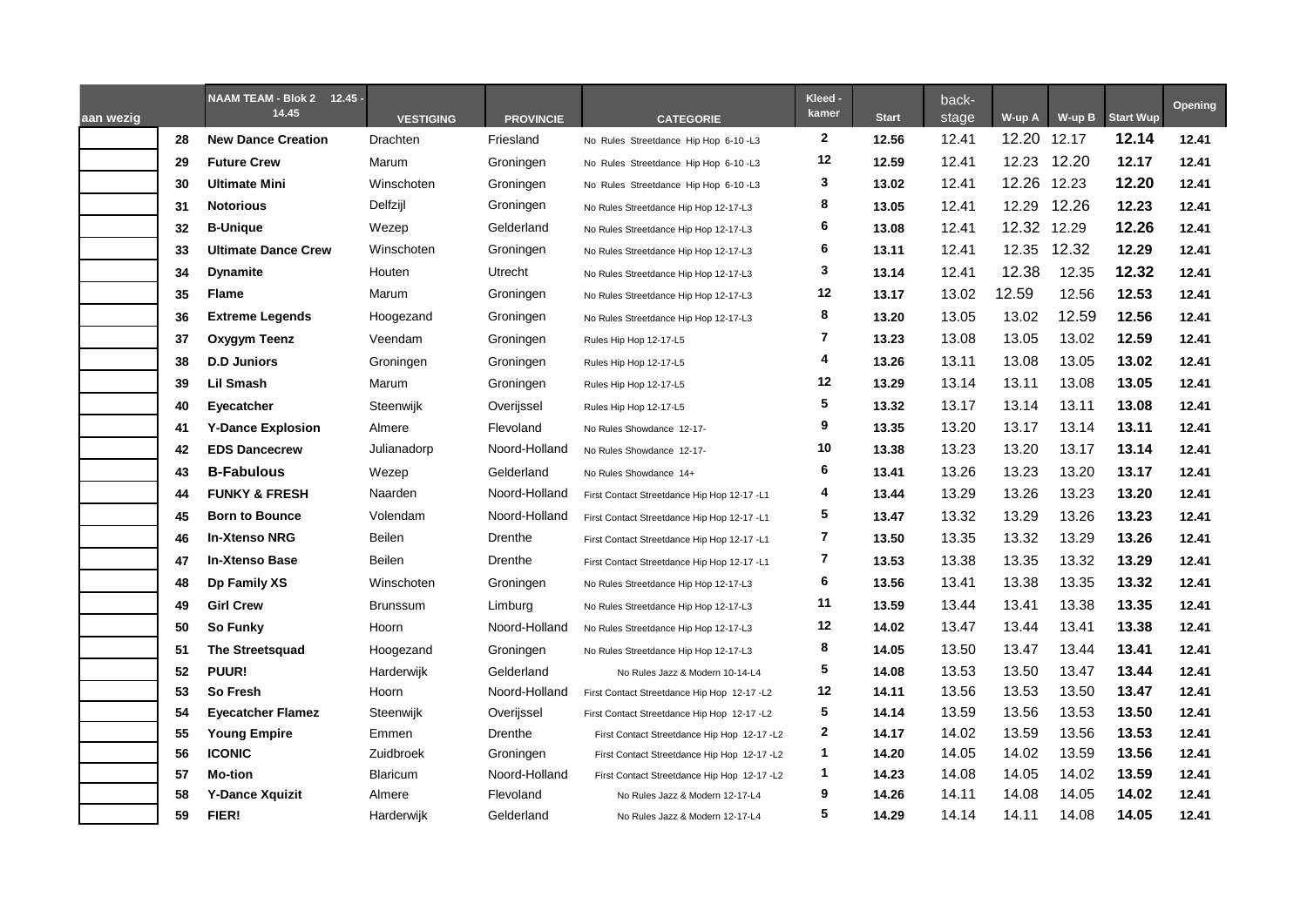| aan wezig |    | <b>NAAM TEAM - Blok 3</b><br>$15.30 -$<br>17.15 | <b>VESTIGING</b> | <b>PROVINCIE</b> | <b>CATEGORIE</b>                         | Kleed -<br>kamer | <b>Start</b> | back-<br>stage | W-up A | W-up B | <b>Start Wup</b> | Opening |
|-----------|----|-------------------------------------------------|------------------|------------------|------------------------------------------|------------------|--------------|----------------|--------|--------|------------------|---------|
|           | 60 | So Fly                                          | Delfzijl         | Groningen        | No Rules Streetdance Hip Hop 12-17-L4    | 8                | 15.41        | 15.26          | 15.08  | 15.05  | 15.02            | 15.26   |
|           | 61 | Unity                                           | Assen            | Drenthe          | No Rules Streetdance Hip Hop 12-17-L4    |                  | 15.44        | 15.26          | 15.11  | 15.08  | 15.05            | 15.26   |
|           | 62 | <b>Fusion</b>                                   | Marum            | Groningen        | No Rules Streetdance Hip Hop 12-17-L4    | 12               | 15.47        | 15.26          | 15.14  | 15.11  | 15.08            | 15.26   |
|           | 63 | Inmotion-1                                      | Delden           | Overijssel       | No Rules Streetdance Hip Hop 12-17-L4    | 11               | 15.50        | 15.26          | 15.17  | 15.14  | 15.11            | 15.26   |
|           | 64 | <b>TD Crew</b>                                  | Soest            | Utrecht          | No Rules Streetdance Hip Hop 12-17-L4    | 10               | 15.53        | 15.26          | 15.20  | 15.17  | 15.14            | 15.26   |
|           | 65 | #Foreal                                         | Enschede         | Overijssel       | No Rules Streetdance Hip Hop 12-17-L4    | 2                | 15.56        | 15.26          | 15.23  | 15.20  | 15.17            | 15.26   |
|           | 66 | <b>Dp Family</b>                                | Winschoten       | Groningen        | No Rules Streetdance Hip Hop 12-17-L3    | 6                | 15.59        | 15.44          | 15.41  | 15.38  | 15.35            | 15.26   |
|           | 67 | <b>United</b>                                   | Steenwijk        | Overijssel       | No Rules Streetdance Hip Hop 12-17-L3    | 3                | 16.02        | 15.47          | 15.44  | 15.41  | 15.38            | 15.26   |
|           | 68 | <b>Unframed</b>                                 | Groningen        | Groningen        | No Rules Streetdance Hip Hop 12-17-L3    | 9                | 16.05        | 15.50          | 15.47  | 15.44  | 15.41            | 15.26   |
|           | 69 | 058 S                                           | Leeuwarden       | Friesland        | Rules Hip Hop 12-17-L6                   | 5                | 16.08        | 15.53          | 15.50  | 15.47  | 15.44            | 15.26   |
|           | 70 | <b>Royalty</b>                                  | Delfzijl         | Groningen        | Rules Hip Hop 12-17-L6                   | 8                | 16.11        | 15.56          | 15.53  | 15.50  | 15.47            | 15.26   |
|           | 71 | 058 M                                           | Leeuwarden       | Friesland        | Rules Hip Hop 12-17-L6                   | 5                | 16.14        | 15.59          | 15.56  | 15.53  | 15.50            | 15.26   |
|           | 72 | <b>HDC Black Poison!</b>                        | Coevorden        | Drenthe          | Rules Hip Hop 12-17-L6                   | 9                | 16.17        | 16.02          | 15.59  | 15.56  | 15.53            | 15.26   |
|           | 73 | 058 M                                           | Leeuwarden       | Friesland        | No Rules Jazz & Modern 14+-L4            | 5                | 16.20        | 16.05          | 16.02  | 15.59  | 15.56            | 15.26   |
|           | 74 | Dp Enough                                       | Winschoten       | Groningen        | No Rules Jazz & Modern 14+-L4            | 6                | 16.23        | 16.08          | 16.05  | 16.02  | 15.59            | 15.26   |
|           | 75 | <b>Focus</b>                                    | Markelo          | Overijssel       | No Rules Jazz & Modern 14+-L4            | 4                | 16.26        | 16.11          | 16.08  | 16.05  | 16.02            | 15.26   |
|           | 76 | <b>The Elites</b>                               | Woerden          | Utrecht          | No Rules Jazz & Modern 14+-L4            | 4                | 15.35        | 16.14          | 16.11  | 16.08  | 16.05            | 15.26   |
|           | 77 | <b>In-Xtenso New Generation Beilen</b>          |                  | Drenthe          | First Contact Streetdance Hip Hop 14+-L1 | 7                | 16.32        | 16.17          | 16.14  | 16.11  | 16.08            | 15.26   |
|           | 78 | Impact                                          | Marum            | Groningen        | First Contact Streetdance Hip Hop 14+-L1 | 12               | 16.35        | 16.20          | 16.17  | 16.14  | 16.11            | 15.26   |
|           | 79 | Unbreakable                                     | Steenwijk        | Overijssel       | First Contact Streetdance Hip Hop 14+-L1 | 3                | 16.38        | 16.23          | 16.20  | 16.17  | 16.14            | 15.26   |
|           | 80 | <b>Dp Lightning</b>                             | Winschoten       | Groningen        | Rules Performance Cheer 14+-L6           | 6                | 16.41        | 16.26          | 16.23  | 16.20  | 16.17            | 15.26   |